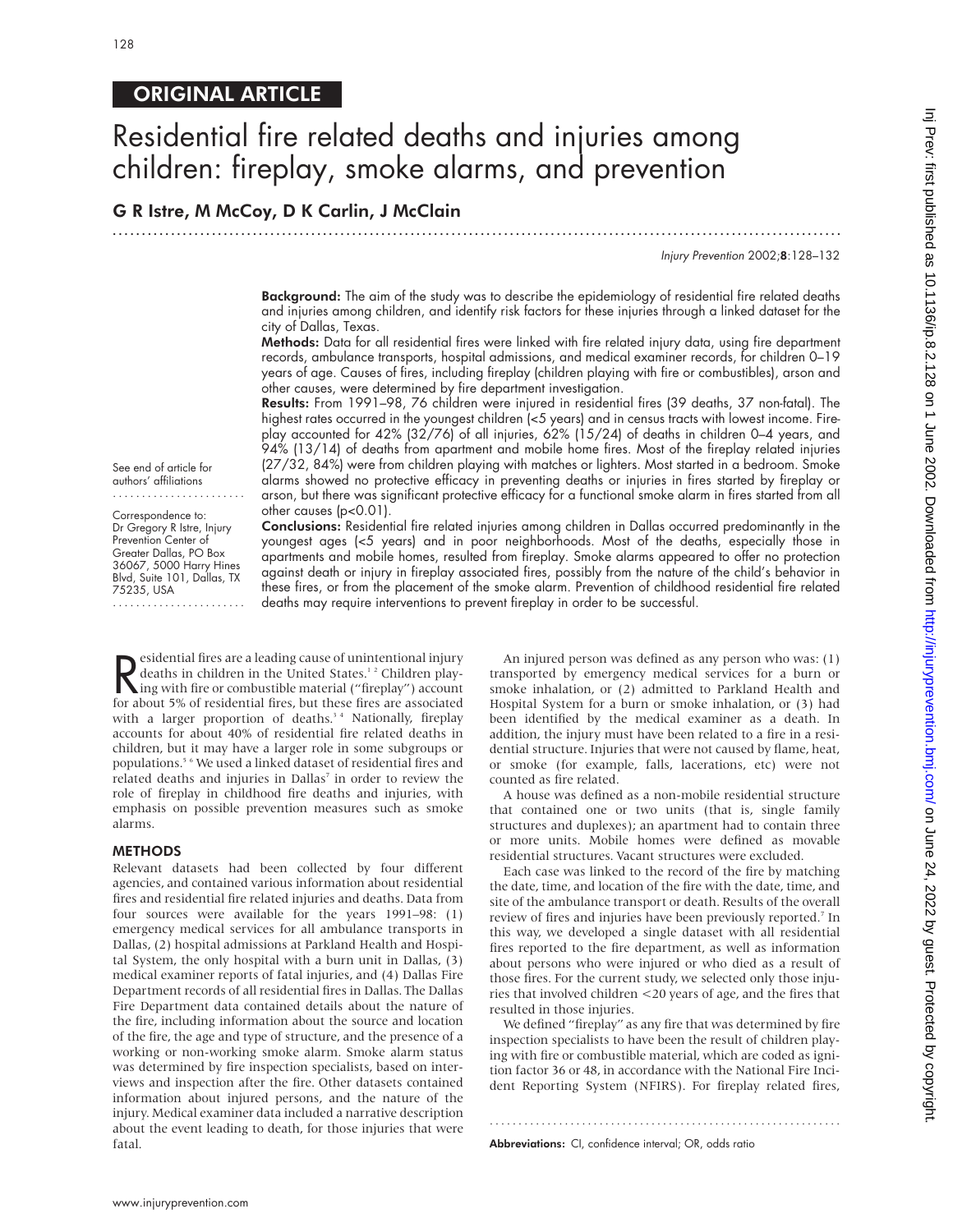

there was no information in the dataset about whether the injured person was the child who had started the fire. Arson was defined as any fire that was determined by fire inspection specialists to have been deliberately set by a person, but was not due to fireplay. The Dallas Fire Department coded the form of heat ignition with a code that combined matches and cigarette lighters in the same category; thus, those two sources could not be separated in the analysis.

Denominators for rate calculations (by age, ethnicity, etc) were taken from the 1990 census for Dallas, Texas. The population of Dallas in 1990 was 1 006 877; the number of children aged 0–19 years was 277 848. A breakdown of population by age, race, and ethnicity for Dallas was available through a special tabulation by the Bureau of Census.

Data were analyzed using Epi Info version 6.02b,<sup>8</sup> from the Centers for Disease Control and Prevention. For most statistical calculations, rate ratios and odds ratios (OR) were used to estimate the relative risk, and 95% confidence intervals (CI) were calculated, as previously described.<sup>9-11</sup> One way analysis of variance was tested using the Kruskal-Wallis test, $12$  and linear trend testing was performed using  $\chi^2$  for trend.<sup>8</sup> All reported p values are two sided.

### RESULTS

#### **Overview**

From 1991–98, there were 13 676 residential fires in the city of Dallas. Fireplay was identified as the cause for 732 (5.4%), arson for 3325 (24.3%), and all other causes for 9619 (70.3%). A total of 401 persons were injured (140 deaths, 261 non-fatal injuries) in 321 fires; 76 (19 %) persons were under the age of 20 years.

#### Children

For the eight years of the study, 76 children age 0–19 years were injured in residential fires (average annual rate: 3.4 per 100 000 persons age 0–19 years); 39 died as a result of the injury, and 37 had a non-fatal injury. Injuries peaked in 2 and 3 year olds (fig 1). More than half (40/76) of the injuries, and 61% of the deaths (24/39), occurred in children age 0–4 years, for whom the average annual rate was 6.2 per 100 000 population. This was twice the rate of 5–9 year olds, and four times the rate for children 10 or more years of age (table 1). The average annual rate of residential fire related injuries was higher in children who were black (5.4 per 100 000), Hispanic (3.1 per 100 000), or other races (3.2 per 100 000), compared with children who were white (1.2 per 100 000) (table 1). Although the injury rate was higher for children who lived in





mobile homes and apartments compared with houses, this difference was not statistically significant.

There was a marked gradient in the rate of residential fire related injuries by median income of census tract. For the lowest income census tract group (<\$20 000 median income), the average annual childhood injury rate was 7.0, compared with 3.1, 1.2, 0, and 0 for each successively higher median income grouping (fig 2;  $p < 0.01$  by  $\chi^2$  for trend).

#### **Fireplay**

Among children, fireplay accounted for 42% (32/76) of the injuries, arson associated fires accounted for six (8%) injuries, and fires from all other causes accounted for 38 injuries (50%). Fireplay associated injuries were more common among younger children (0–4 years), for whom it accounted for 60% (24/40) of injuries (table 1). The proportion of injuries due to fireplay decreased with age ( $p$ <0.01, $\chi^2$  for trend). In addition, a larger proportion of injuries to children in apartment fires (21/31) or mobile home fires (3/4) were due to fireplay, than for injuries from house fires  $(8/41)$  (p<0.001). In fact, 94% (13/14) of childhood deaths in apartment and mobile home fires were due to fireplay. Most of the fireplay related injuries (27/32, 84%) were from children playing with matches or lighters.

From the overall dataset of residential fires, it was apparent that fireplay associated fires were more likely to result in injuries (6.7 per 100 fires) than fires due to arson (1.7 per 100 fires) or fires due to all other causes (3.1 per 100 fires) ( $p$ <0.01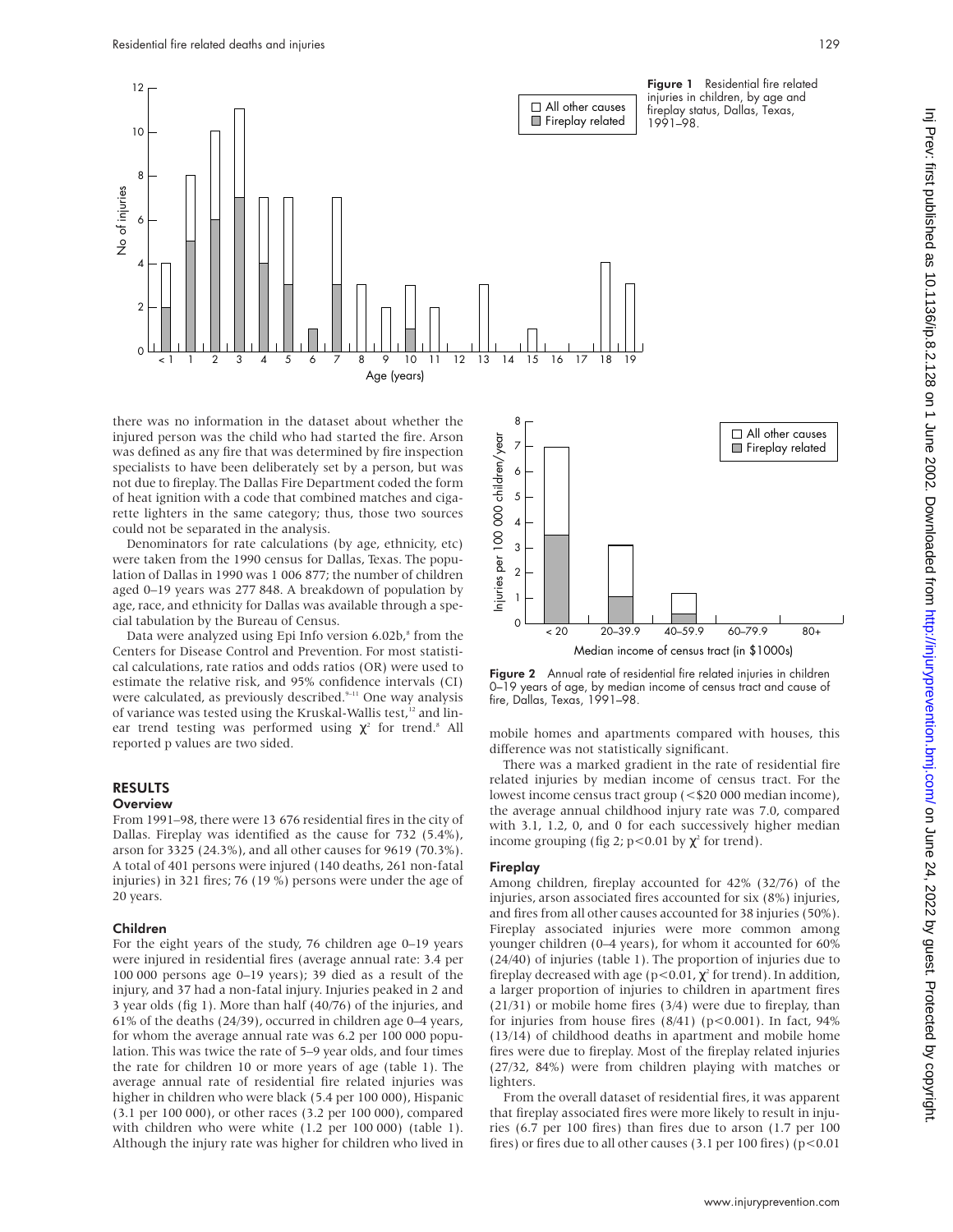Table 1 Childhood residential fire related injuries, injury rates, and number due to fireplay, by various characteristics, Dallas, Texas, 1991–98

| Characteristic    | <b>Total injuries</b> | No fatal, No<br>non-fatal | Rate*  | No due to fireplayt (%<br>of total) |
|-------------------|-----------------------|---------------------------|--------|-------------------------------------|
| Age (years)       |                       |                           |        |                                     |
| $0 - 4$           | 40                    | 24,16                     | $6.2+$ | 24‡ (60)                            |
| $5 - 9$           | 20                    | 8,12                      | 3.5    | 7(35)                               |
| $10 - 14$         | 8                     | 3,5                       | 1.6    | 1(12.5)                             |
| $15 - 19$         | 8                     | 4,4                       | 1.6    | $\circ$                             |
| Race/ethnicity    |                       |                           |        |                                     |
| <b>Black</b>      | 44                    | 28,16                     | 5.4    | 13(29.5)                            |
| Hispanic          | 21                    | 8,13                      | 3.1    | 14 (66.7)                           |
| White             | 8                     | 3,5                       | 1.2    | 5(62.5)                             |
| Other             | $\overline{2}$        | 0,2                       | 3.2    | $\circ$                             |
| Unknown           |                       | 0,1                       |        | $\mathbf{O}$                        |
| Type of residence |                       |                           |        |                                     |
| <b>Houses</b>     | 41                    | 25,16                     | 2.9    | 8(19.5)                             |
| Apartments        | 31                    | 13,18                     | 4.1    | 21(67.7)                            |
| Mobile homes      | $\overline{4}$        | 1,3                       | 7.0    | 3(75)                               |

\*Average annual rate of residential fire related injuries per 100000 population with the listed characteristic. †Number of total injuries which were due to fireplay.  $\frac{1}{2}p<0.01$  by  $\chi^2$  for trend, for age groupings.

| Table 2          | Residential fire related injuries by smoke alarm (SA) status and by cause of fire, Dallas, Texas, 1991–98 |                   |                           |                                                         |       |                                               |                                |                                     |                                     |                                        |  |
|------------------|-----------------------------------------------------------------------------------------------------------|-------------------|---------------------------|---------------------------------------------------------|-------|-----------------------------------------------|--------------------------------|-------------------------------------|-------------------------------------|----------------------------------------|--|
| Cause of<br>fire | No of fires                                                                                               | No of<br>iniuries | Injuries per<br>100 fires | No of fires<br>with known injuries,<br><b>SA</b> status | $SA+$ | % Fires with % Fires with<br>injuries,<br>SA– | Odds ratio<br>$(95\%$ CI)*     | Injuries per<br>100 fires,<br>$SA+$ | Injuries per<br>100 fires.<br>$SA-$ | Rate ratio<br>$(95\%$ CII <sub>t</sub> |  |
| Fireplay         | 732                                                                                                       | 49                | 6.71                      | 661                                                     | 3.8%  | 4.0%                                          | 1.0<br>$(0.3 \text{ to } 2.6)$ | 6.4                                 | 7.1                                 | 0.9<br>$(0.4 \text{ to } 1.9)$         |  |
| Arson            | 3325                                                                                                      | 57                | 1.7                       | 2512                                                    | 2.5%  | 1.8%                                          | 1.4<br>$(0.5 \text{ to } 3.5)$ | 2.5                                 | 2.1                                 | $(0.4 \text{ to } 2.9)$                |  |
| All other        | 9619                                                                                                      | 295               | 3.1                       | 8595                                                    | 1.5%  | 2.7%                                          | 0.6<br>$(0.4 \text{ to } 0.8)$ | 21                                  | 3.3                                 | 0.6<br>$(0.4 \text{ to } 0.9)$         |  |

Based on analysis of 13676 residential fires in Dallas, Texas, 1991–98.

SA+, functional smoke alarm was present; SA−, functional smoke alarm was absent.

\*Odds ratios and 95% contidence intervals, tor proportion ot injury associated tires and the presence ot a tunctional smoke alarm.<br>†Rate ratios and 95% confidence intervals for number of injuries per 100 fires and the pres

‡p<0.01, by Kruskal-Wallis one way analysis of variance, for fireplay <sup>v</sup> arson or all other causes.

by Kruskal-Wallis one way analysis of variance) (table 2). In addition, the proportion of injured persons who were children (<20 years) was highest for fireplay associated fires (32 of 49, 65%) compared with arson related (six of 57, 11%) or fires of other causes (38 of 295, 13%) (OR 13.2, 95% CI 6.4 to 27.2, p<0.001, for fireplay *v* non-fireplay). Furthermore, fireplay associated fires were more likely to have started in a bedroom (52% *v* 21% and 16%, for fireplay *v* arson and all other causes; p<0.001) and to have begun between 8:00 am and 8:00 pm (79% *v* 45% and 60% for fireplay *v* arson and all other causes; p<0.001).

#### Smoke alarms

Smoke alarm status was known for 68 (89.5%) of the 76 children who were injured in residential fires. Smoke alarms showed no protective efficacy in preventing deaths among children injured in fires started by fireplay or arson. For this analysis, the smoke alarm status of the fires in which children died was compared with the smoke alarm status of the fires in which children were non-fatally injured. If smoke alarms were effective in preventing deaths, one would expect that children who had a non-fatal injury in a fire would have been more likely to have a functional smoke alarm in the residence than children who died. This was not true for fireplay associated or arson associated deaths and injuries. Among fireplay associated non-fatal injuries, none of 11 had a functional smoke alarm in the residence; among fireplay associated deaths, six of 18 (33%) had a functional smoke alarm (OR indeterminate; 95% CI 0.8 to indeterminate;  $p = 0.057$ ). Among arson associated non-fatal injuries, none of three had a functional smoke

alarm; among arson associated deaths, one of two had a functional smoke alarm (OR indeterminate; 95% CI 0.1 to indeterminate;  $p = 0.4$ ). However, there was significant protective effect for a functional smoke alarm in fires started from all other causes (that is, non-fireplay, non-arson): seven of 16 (44%) non-fatally injured children had a working smoke alarm, but only one of 18 (6%) of deaths had a working smoke alarm (OR 0.1; 95% CI 0.0 to 0.8;  $p = 0.02$ ).

For the entire dataset of residential fires, similar results were found for the analysis of smoke alarm efficacy. Information about smoke alarm function was determined for 661 (90%) of the 732 fireplay associated residential fires, 2512 (76%) of the 3325 arson associated fires, and 8595 (89%) of the 9619 fires of all other causes. For this analysis, we compared the proportion of fires that resulted in at least one injury or death, for fires with a functional smoke alarm versus fires without a functional smoke alarm. If smoke alarms were effective in preventing injuries (fatal or non-fatal), then one would expect that fires that occurred in the presence of a functional smoke alarm would be less likely to result in an injury or death than fires that occurred without a functional smoke alarm. For fires associated with fireplay or arson, there was no difference in the proportion of fires that resulted in injury or death, with regard to the presence or absence of a functional smoke alarm, indicating no effect of smoke alarms (table 2,  $p = NS$ ). However, for fires associated with all other causes, smoke alarms showed significant protection, with fires in the presence of a functional smoke alarm having a significantly lower proportion that resulted in an injury or death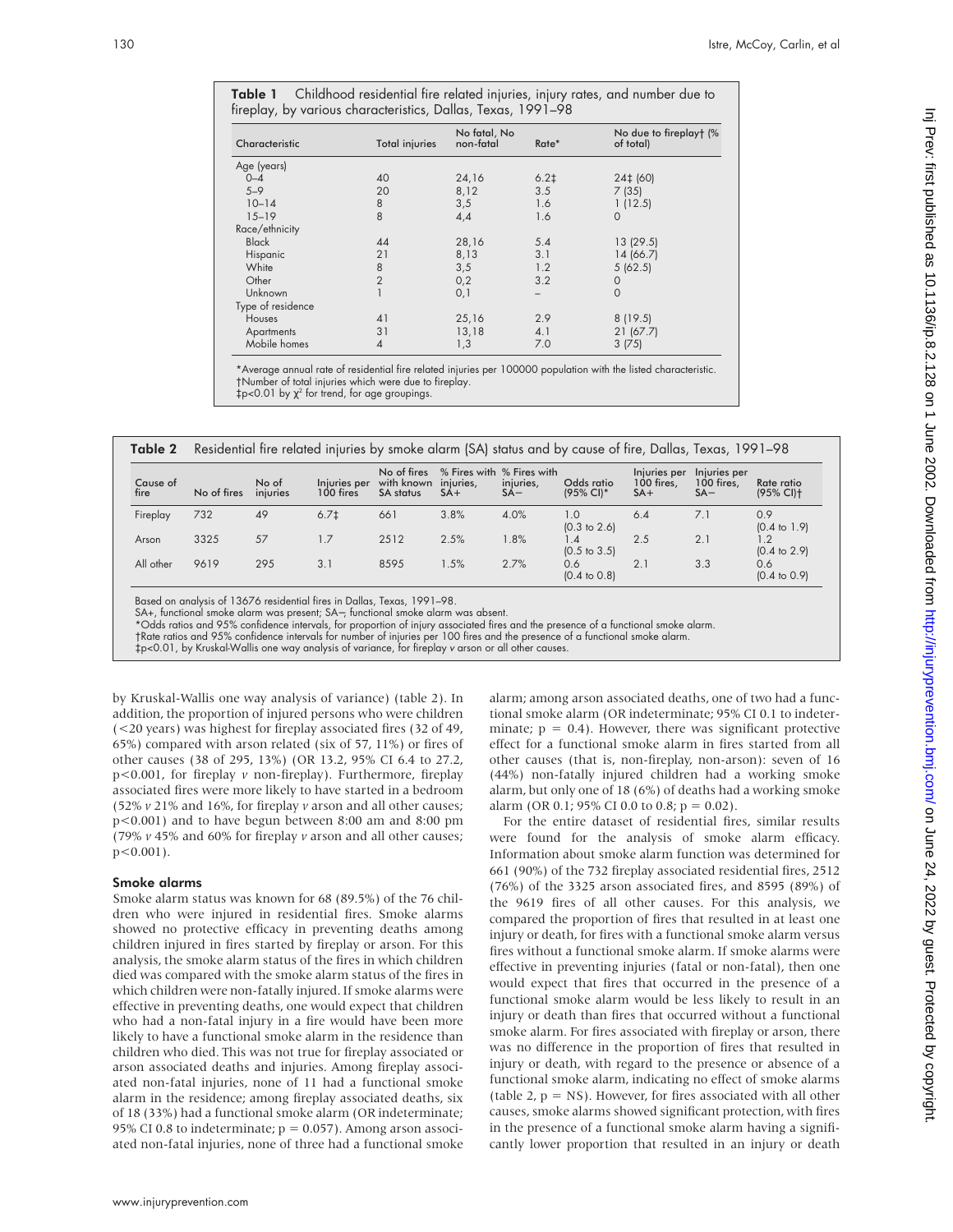than fires without a functional smoke alarm (OR 0.6; 95% CI 0.4 to 0.8;  $p < 0.01$ ) (table 2).

To further evaluate the efficacy of smoke alarms, we calculated the number of injuries per 100 fires for those fires with a working smoke alarm compared with those fires without a working smoke alarm. For fires associated with fireplay or arson, there was no difference in the rate of injuries per 100 fires where a working smoke alarm was present, compared with fires without a working smoke alarm. However, for fires associated with all other causes (that is, non-fireplay, non-arson), there were significantly fewer injuries in fires where there was a working smoke alarm compared with fires where there was no working smoke alarm (2.1 *v* 3.3 injuries per 100 fires;  $p = 0.02$  by Kruskal-Wallis one way analysis of variance; rate ratio 0.6; 95% CI 0.4 to 0.9) (table 2).

#### **DISCUSSION**

While fireplay is a relatively small part of the overall fire problem in the United States, it looms as the predominant cause of residential fire related injuries and deaths among young children.<sup>13</sup> In the present study, fireplay accounted for most of the injuries and almost all of the deaths from apartment and mobile home fires among children in Dallas, and occurred disproportionately among the poor. Our data could not distinguish whether the injured child was the same child who started the fire, but others have found that as many as two thirds of the victims of fireplay related fires were not the children who were playing with fire.<sup>13-15</sup> Nevertheless, other studies have shown that the majority of children involved in fireplay in these settings were under age 6 years.<sup>13 14</sup> In addition, our study found that fireplay associated fires and injuries were more likely to have begun in a bedroom and to have started between the hours of 8:00 am and 8:00 pm.

Almost all of the fireplay associated fires and injuries in the present study were due to children playing with matches or lighters. Our data could not distinguish between these different sources. Hall also found that more than 80% of injuries in fireplay associated fires were due to lighters or matches.<sup>13</sup> Nationally, the number of injuries from these fires has decreased since the adoption of a child resistant lighter standard by the Consumer Product Safety Commission, which went into effect in 1994,<sup>13-14</sup> but the present study did not find any decrease in fireplay related fires or injuries in Dallas from 1991–98 (data not shown).

We could find no evidence of protective efficacy for smoke alarms for those children who were injured in fires caused by fireplay or arson, whereas smoke alarms appeared to offer significant protection against death from fires started from other causes. This finding was consistent across three different analyses in the current study. Reasons for this lack of efficacy of smoke alarms in fireplay related fires may be due to a number of factors, including the location of the fire, the rapidity of spread, the placement of smoke alarms, the behavior of the child after the fire starts, and the lack of supervision associated with fireplay. $4-6$  13 16 To our knowledge, only one previous study has evaluated the issue of smoke alarm effectiveness in fireplay associated fires.<sup>14</sup> It found a trend toward efficacy, with more deaths and injuries in fires that had no functional smoke alarm.14

#### IMPLICATIONS FOR PREVENTION

The fact that fireplay associated fires were most likely to begin in a bedroom probably reflects where children played with matches or lighters. If a child did so with a bedroom door closed, then a smoke alarm that was located outside of a bedroom (for example, in a hallway), may not have sounded in time to prevent death. We could not determine the exact placement of the smoke alarm from our dataset. This may be important information in explaining the lack of efficacy of

#### Key points

- Preschool age and minority children living in low income census tracts had highest rates of residential fire related injuries.
- Fireplay accounted for most of the injuries in the youngest children, and for almost all of the deaths among children in apartment and mobile home fires.
- Most fireplay associated fires were started by children playing with matches or lighters in bedrooms.
- In this study, smoke alarms appeared to have no protective effect in fires started by fireplay.
- Preventive measures probably will need to include measures other than smoke alarms
- A linked dataset of fires, deaths, and injuries was effective in describing the epidemiology of residential fire related iniuries.

smoke alarms in the current study. The finding may have represented ineffective placement, rather than lack of efficacy of the alarm itself. If this finding is confirmed in other studies, it would reinforce the recommendation to place smoke alarms inside bedrooms,<sup>17</sup> especially bedrooms where children sleep.

Smoke alarms were clearly effective in preventing deaths and injuries from residential fires due to all causes other than arson or fireplay. The finding that smoke alarms are not sufficient to prevent fireplay related deaths and injuries, if confirmed, indicates that prevention of this subset of childhood deaths will be difficult, and will require much more than a smoke alarm installation program. Possible means of preventing fireplay related injuries include educational programs aimed at children and parents to decrease access by children to flame sources,<sup>13</sup> implementation of childproof lighters and matches,  $2^{4}$  13 14 and labeling of matches.<sup>13</sup> It is clear from the data from the current study and others<sup>2 4 13</sup> <sup>14</sup> that programs to prevent fireplay related injuries must be oriented toward the preschool age population and their families.

The data from this study of residential fire related injuries among children in Dallas reinforces the importance of fireplay as the predominant cause of these injuries, especially among preschool children and among children who are injured in apartment and mobile home fires. Since smoke alarms appear to be ineffective in preventing deaths in these circumstances, other means of preventing fireplay and its resulting injuries need to be developed and implemented.

#### ACKNOWLEDGEMENTS

We are indebted to Don Myatt and Vivian Zheng of Emergency Medical Services; Jeffrey Barnard, MD, and Bill Lene of the Dallas County Medical Examiners Office; Peggy Kacka, and Kim McCloud, RN, of Parkland Health and Hospital System; John Hunt, MD, Gary Purdue, MD, and James Carrico of UT Southwestern Medical Center; Bob O'Brien, Linda Osborn, Joe Pierce, and the firefighters and staff of the Education and Inspection Division of the Dallas Fire Department; and the staff of the Texas State Fire Marshall's Office, all of whom provided assistance with data and support for the project. We also thank the many workers and volunteers of the Dallas Chapter of the American Red Cross for their ongoing support of Operation Installation and support of families involved in house fires. We are indebted to Ron Anderson, MD, and Paul Boumbulian, DPA, of Parkland Health and Hospital System, and Martha Stowe, MSW, director, and Allen Bolton, MPH, former director of the Injury Prevention Center of Greater Dallas, for their advice and support throughout the project; to Kristen Howell, LMSW, for her review and suggestions on the manuscript; and to Baylor Health Care System, Methodist Hospitals of Dallas, Presbyterian Hospital of Dallas, Children's Medical Center of Dallas, Texas Health Resources, and Texas Instruments for their ongoing support of the work of this project.